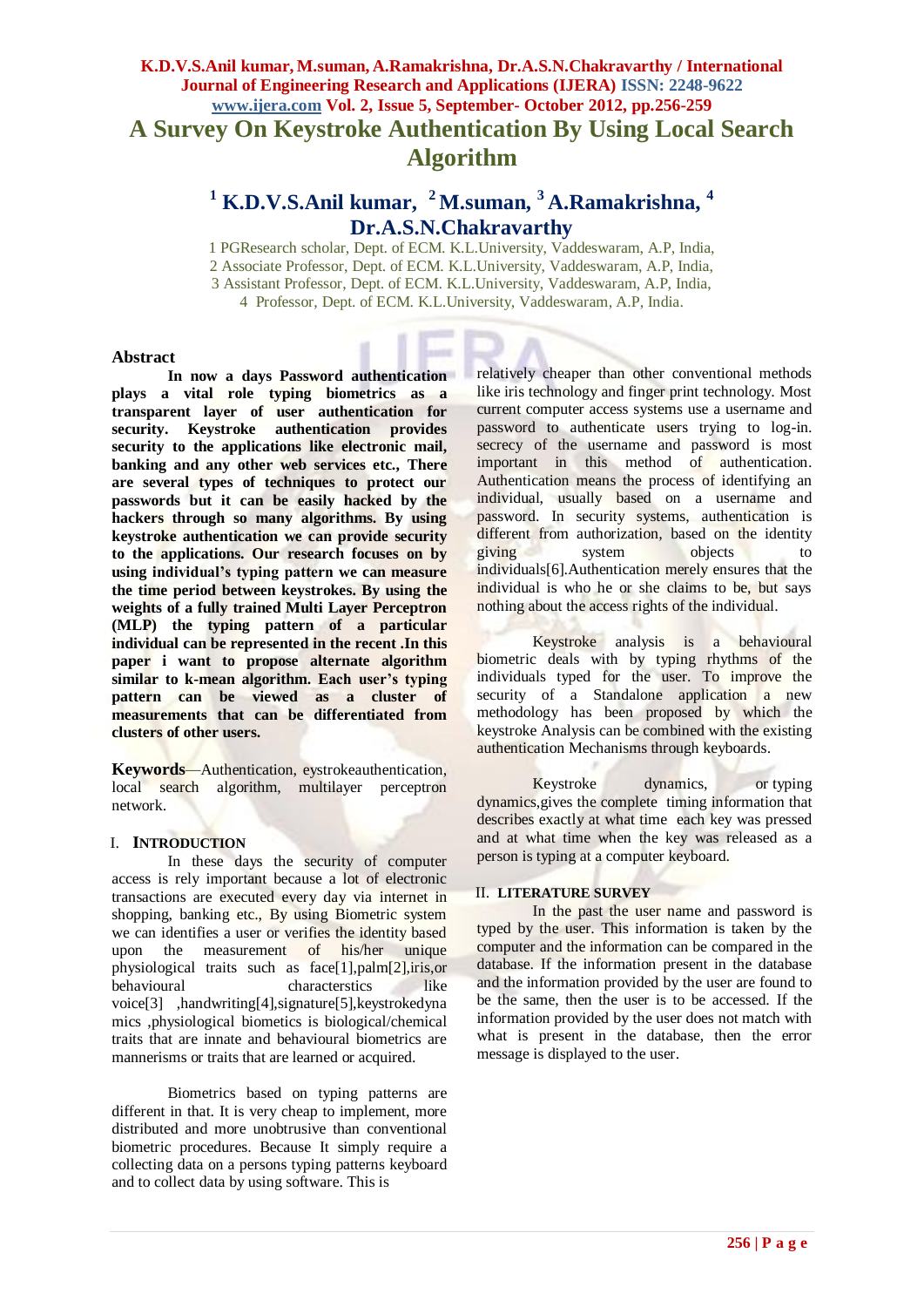## **K.D.V.S.Anil kumar, M.suman, A.Ramakrishna, Dr.A.S.N.Chakravarthy / International Journal of Engineering Research and Applications (IJERA) ISSN: 2248-9622 www.ijera.com Vol. 2, Issue 5, September- October 2012, pp.256-259**



FIG 1.Existing user authentication system[7]

#### III.**LITERATURE SURVEY**

1.THE MULTILAYER PERCEPTRON NEURAL NETWORK **MODEL** 

The below fig shows the multiperceptron neural network consists of three layers



This network has three layers they are input layer (on the left) with three neurons, one hidden layer (in the middle) with three neurons and an output layer (on the right) with three neurons[9].

A neuron is present with a predictor variable in the input layer. In the case of categorical variables, To represent the *N* categories of the variable, *N*-1 neurons are used.

Input Layer —In the input layer A vector of predictor variable values  $(x_1, \ldots, x_n)$  is presented. The range of each variable is -1 to 1. It distributes the values to each of the neurons in the hidden layer. In addition to the predictor variables, there is a constant input of 1.0, called the *bias* that is fed to each of the hidden layers; the bias is multiplied by a weight and added to the sum going into the neuron.

Hidden Layer —Iin the hidden layer a neuron has to be arrived from input layer, the value that are arrived from each input neuron is multiplied by a weight  $(w_{ij})$ , and the resulting weighted values

are added together producing a combined value *u<sup>j</sup>* . The weighted sum  $(u_i)$  is given to a transfer function, σ, which outputs a value *h<sup>j</sup>* . The outputs from the hidden layer are given to the output layer.

Output Layer — In the output layer the neuron has been arrived from hidden layer, the value that we are getting from e hidden layer neuron is multiplied by a weight (*wkj*), and the resulting weighted values are added together producing a combined value  $v_j$ . The weighted sum  $(v_i)$  is given into a transfer function,  $\sigma$ , which outputs a value  $y_k$ . The *y* values are the outputs of the network.

## 2**. BACK PROPOGATION ALGORITHM**

To train a neural network we need to perform some task, for that we must adjust the weights of each unit in such a way that the error between the desired output and the actual output is reduced [10]. In order to reduce the error the process requires the neural network to compute the error derivative of the weights (EW**)**. , the process must calculate how the error changes as each weight is increased or decreased slightly to calculate the error derivative of weights(EW) back propogation algorithm is the efficient one.

if all the units in the network are linear back-propagation algorithm is easy to understand. The algorithm computes each **EW** by first computing the **EA**, the rate at which the error changes as the activity level of a unit is changed. For output units, the **EA** is simply the difference between the actual and the desired output. To compute the **EA** for a hidden unit in the layer just before the output layer, first we identify all the weights between that hidden unit and the output units to which it is connected. We can multiply those weights with the **EA**s of those output units and add the products. For the chosen hidden unit this sum equals the **EA** . we can compute in like fashion the **EA**s for other layers, After calculating all the **EA**s in the hidden layer just before the output layer moving from layer to layer in a direction opposite to the way activities propagate through the network. This is what gives back propagation its name. Once the **EA** has been computed for a unit, it is straight forward to compute the **EW** for each incoming connection of the unit. The **EW** is the product of the EA and the activity through the incoming connection.

#### **3. MODIFIED K-MEANS ALGORITHM:**

The clustering problem can be stated as follows. Given p patterns in an n dimensional metric space, determine a partition of patterns into K groups, or clusters. For the purposes of this experiment the number of clusters is set to two. The modified Kmeans cluster algorithm is as follows[11-14] .

1.By selecting two points as the centroids of the respective or same cluster select an initial partition with 2 clusters .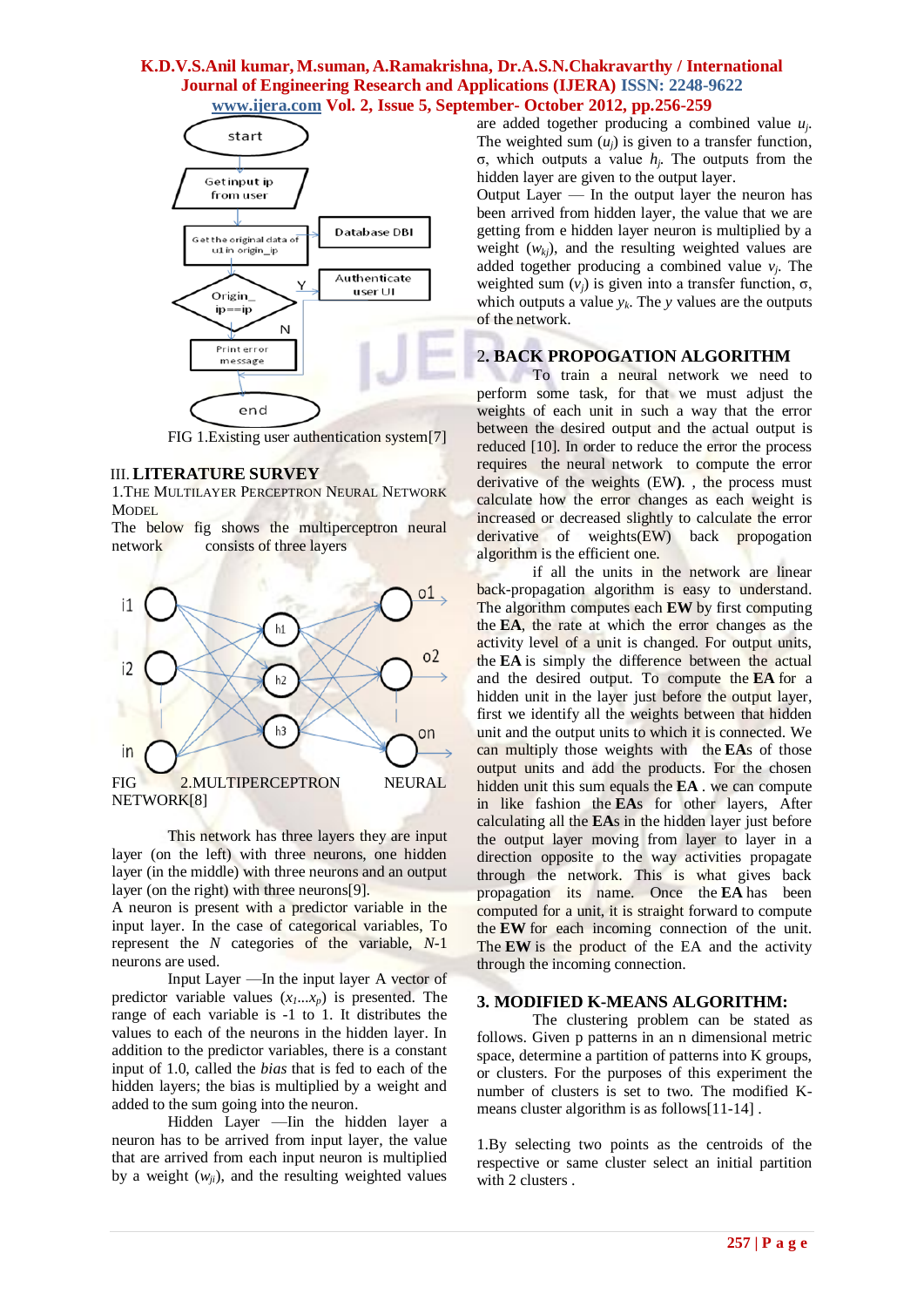#### **K.D.V.S.Anil kumar, M.suman, A.Ramakrishna, Dr.A.S.N.Chakravarthy / International Journal of Engineering Research and Applications (IJERA) ISSN: 2248-9622 www.ijera.com Vol. 2, Issue 5, September- October 2012, pp.256-259**

2.Based on the allocation function generate a new partition by assigning each pattern to a cluster a point is allocated to a cluster if it is closer to the centroid of the cluster and The distance is measured using the particular metric being considered.

3. Based on the representation scheme we can compute the new cluster identities (centroids). This is known as weighted average of the reciprocal distances.

4. Repeat steps 2 and 3 until we get a near optimum value of the cluster criterion is found. To allow different metric space It is the square error criterion to be modified.

5. Repeat steps 2 to 4 until cluster membership stabilizes.

6. Perform steps 1 to 5 for 100 repetitions and record the resulting clusters. The cluster configuration with the most occurrences is considered to be the correct partition of the data set.

For classifying the typing patterns Eight metrics were to be investigated in order to explore the effect of different metric spaces. Some of the metrics was of the correlation type, e.g. Correlation Coefficient and Kendall"s Correlation Coefficient. Others are more intuitive measures of distance, e.g. Euclidean and City Block. There were also non-linear metrics, e.g. Minkowsky, Camberra, Chebyshev andQuadratic. The most successful metric was found to be the Camberra Metric.

## **IV PROPOSED SYSTEM LOCAL SEARCH ALGORITHM**:

For solving computational problems Local Search is one of the optimization method. LS moves from candidate solution to a neighbouring solution interatively, we have applied this fundamental methodology on the multi-layer ENN. We define a vector V whose elements include all adaptable parameters (weights between all layers and thresholds of each neuron) as

 $V = (w11, w12, \ldots wij \ldots, \theta1, \theta2, \ldots, \theta i, \ldots)$ 

By using local search algorithm the error function can be minimised. It performs the local search iteratively and minimizes the error measure function along with the set of decent directions directly. The current iteration is not a stationary point Sufficient search directions are included to guarantee, By this we can find the nearest minima efficiently. Furthermore, the learning is performed by simply changing the weight and threshold vectors by a small positive or negative constant, and accepting the change if it produces a smaller error measure.

This is simple to specify and implement in hardware applications for the following reasons: As a direct search method, no back propagation pass is needed and only a forward path is required. no bidirectional circuits and hardware for the back propagation are needed, in terms of analog implementations. To generate the derivative no complex analog multipliers and other analog computations are needed.

## **V. RESULTS & DISCUSSION**

These are results by using multilayer perceptron network and k-means algorithm similarly we get approximate result by using local search algorithm. Similarly we get the best results by using alternate training networks.

However results of individual person was accumulated and the average rate of correct classification for both methods and representation were to be calculated.It seems to be huge difference in the rate of different users.



FIG 3.Authentic user recognition and Impostor rejection using MLP[15]

For example,among all users, some of the users managed to achieve 100% acceptance but some of the users accomprised less than 50% acceptance. This implies that observation would be the impose rejection rates as well. Moreover average acceptance rate for the legal user was found to be 84% and85%.



**FIG 4.** Authentic user recognition and Impostor rejection using clustering Algorithms[15]

By observing the graph, it can be seen that the impostors were able to better act on the legal users after having observed legal users keying in their respective passwords. For cluster analysis, we found that there was a slight decrease in the rejection rate of the impostor when the subject observed the authorised user"s typing pattern.